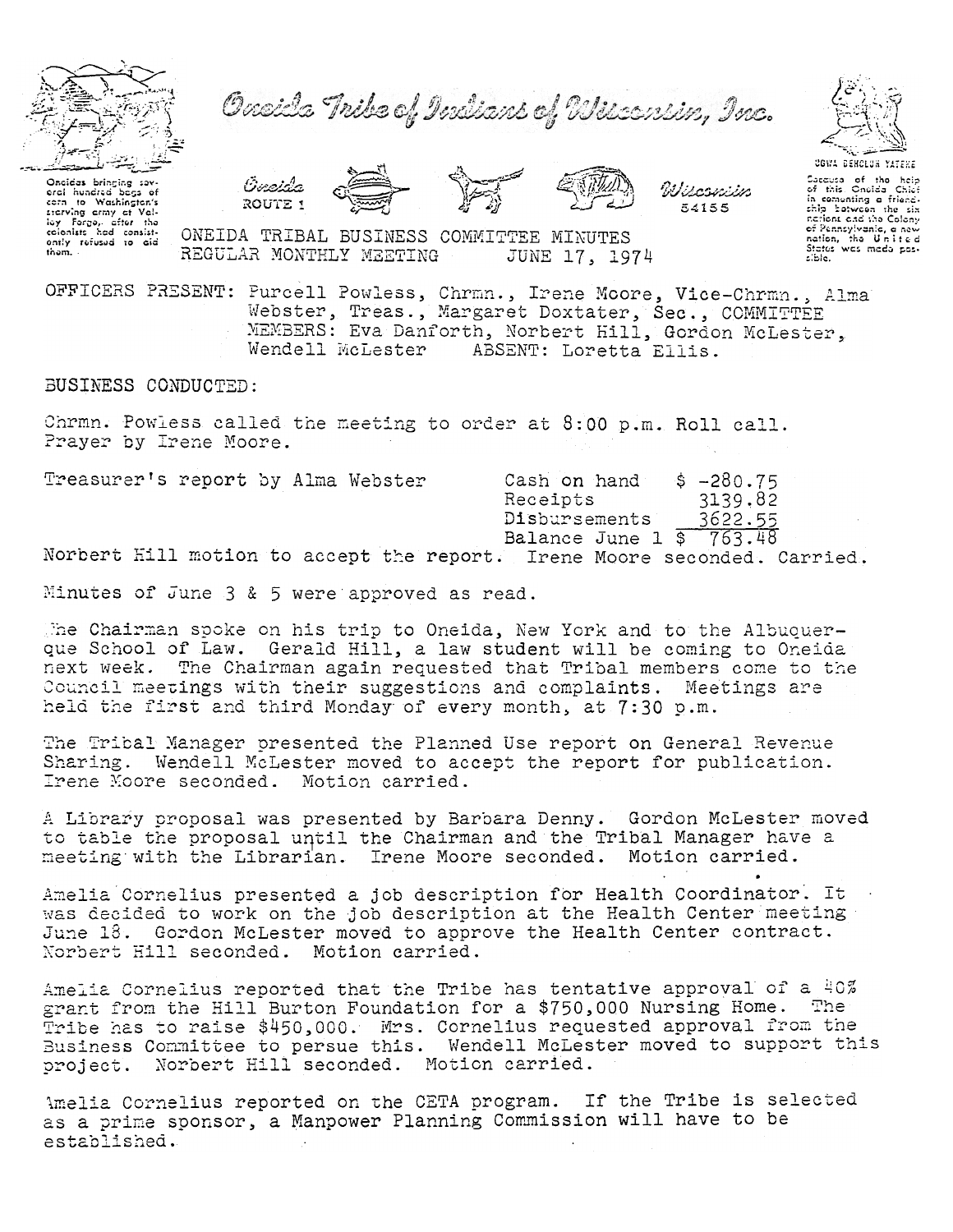

Orsside Thile of Indians of Wisconsin, Inc.



Oneides bringing sovorci hundrod bags of to Washington's costa starving amy at Val-<br>starving amy at Val-<br>colonists had consistently refesed to did  $max.$ 

**ROUTE 1** Minutes June 17, 1974

 $P.2$ 

Wissensin

54155

GOWA DENCLUS YATERE tecture of the halp or mis Unergia Cine,<br>In comenting a friend-<br>chip between the six<br>nations and the Colony of Pennsylvenie, e new nation, the United<br>States was made poscible.

Amelia Cornelius presented the ONAP budget for Community Development and Administration for the amount of \$50,900. Wendell McLester moved to approve the budget and authorize the Chairman to sign the Contract. Norbert Hill seconded. Motion carried.

Amelia Cornelius presented the Head Start budget for the amount of \$41,400. Wendell McLester moved to approve the budget and authorize the Chairman to sign the contract. Gordon McLester secunded. Motion carried

Amelia Cornelius requested 2 culverts for Ridgeland Community. Wendell McLester moved to authorize the purchase of 2 culverts. Gordon McLester seconded. Motion carried.

Amelia Cornelius reported that Pete Maronavitch, a Management Consultant, is willing to spend a few days in Oneida to appraise the programs sponsored by the Tribe and will make suggestions for improving the operation of the programs. He can also set up a fiscal management program. Wendell McLester moved to authorize the persuit of this venture. Irene Moore seconded. Motion carried.

There was a discussion of the Bus Fund. The Tribal Manager and availabl Council members will meet with Sonny King on this.

The Chairman read a resolution from Pete Christensen regarding programs the Oneida Tribe will be contracting. Norbert Hill moved to adopt the resolution. Wendell McLester seconded. Motion carried.

Gordon McLester moved to approve the lease application of Diane Funmaker Eva Danforth seconded. Motion carried.

Wendell McLester moved to table the lease application of Frank Skenandore until he is present. Irene Moore seconded. Motion carried.

Wendell McLester moved to table the application of Margaret Fermanich until she is present. Irene Moore seconded. Motion carried.

The Chrmn. read the 701 Planners recommendation that Wanda Webster be appointed Supervisor of the CHR's because she has the most seniority. Irene Moore made a motion to accept the Planners recommendation. Alma Webster seconded. Motion carried.

Stanley Webster's report on the Trust Committee was presented